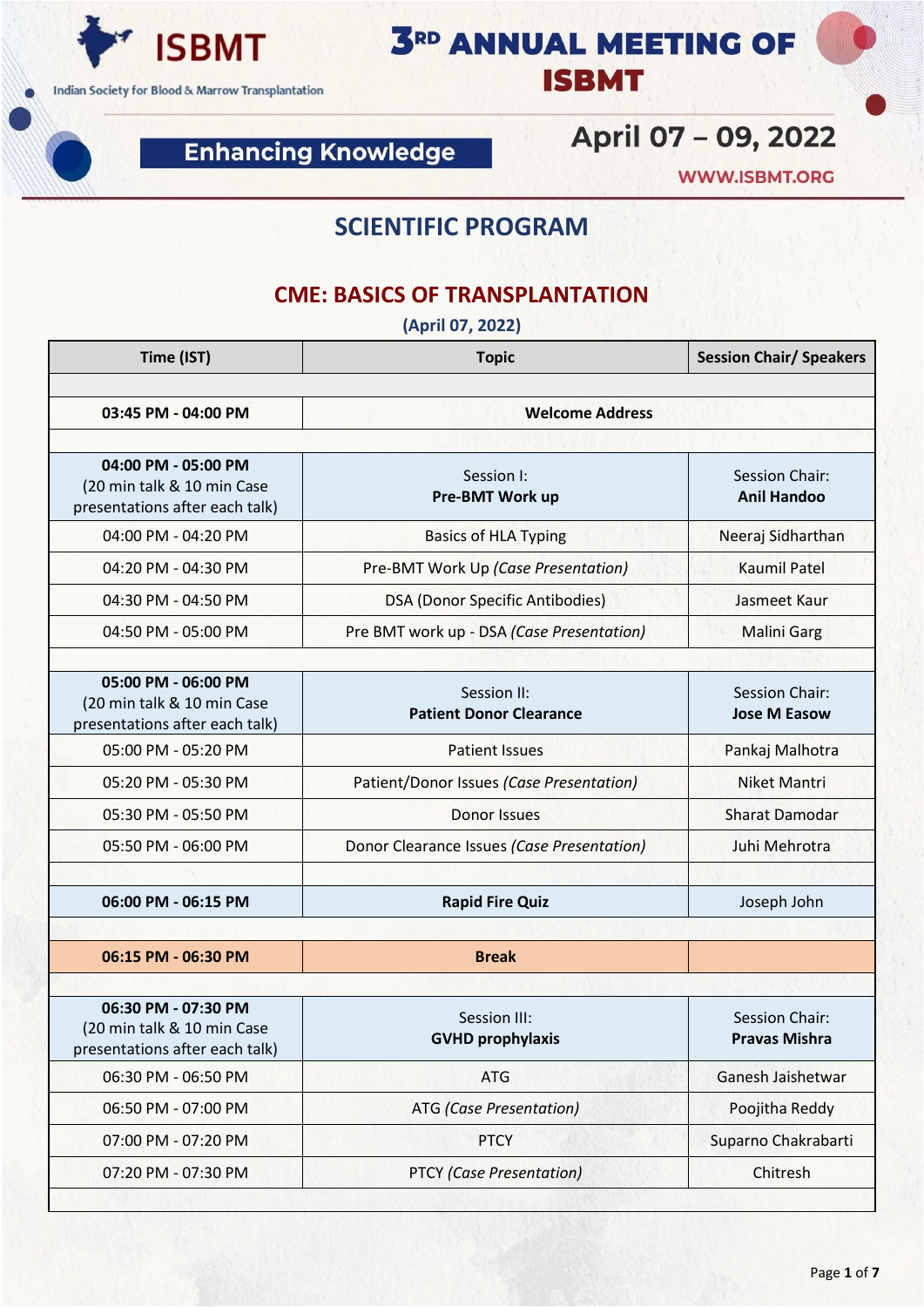

## **Enhancing Knowledge**

# April 07 - 09, 2022

**3RD ANNUAL MEETING OF** 

**ISBMT** 

#### **WWW.ISBMT.ORG**

| 07:30 PM - 08:30 PM<br>(20 min talk & 10 min Case<br>presentations after each talk) | Session IV:<br><b>Stem Cell Collection</b>                     | Session Chair:<br><b>Aby Abraham</b> |
|-------------------------------------------------------------------------------------|----------------------------------------------------------------|--------------------------------------|
| 07:30 PM - 07:50 PM                                                                 | Pediatric apheresis                                            | Rasika Setia                         |
| 07:50 PM - 08:00 PM                                                                 | Paediatric Apheresis (Case Presentation)                       | Sohini Chakraborty                   |
| 08:00 PM - 08:20 PM                                                                 | Practical bone marrow harvest                                  | Satyendra Katewa                     |
| 08:20 PM - 08:30 PM                                                                 | Pediatric Apheresis/Bone Marrow Harvest (Case<br>Presentation) | Swathi P.M                           |

#### **PHYSICIANS MEET**

**------------------------------------------------------**

| Day 01   April 08, 2022                                           |                                                                          |                                                                                                                                     |  |  |
|-------------------------------------------------------------------|--------------------------------------------------------------------------|-------------------------------------------------------------------------------------------------------------------------------------|--|--|
| <b>Time</b>                                                       | <b>Topic</b>                                                             | <b>Session Chair/ Speakers</b>                                                                                                      |  |  |
|                                                                   |                                                                          |                                                                                                                                     |  |  |
| 11:00 AM - 12:30 PM                                               | Session I:<br>Leukemia                                                   | <b>Session Chair:</b><br>Sanjeevan Sharma                                                                                           |  |  |
| 11:00 AM - 11:30 AM<br>(20 min talk & 10 min discussion)          | Haplo identical HSCT for ALL                                             | Ranjit Kumar Sahoo                                                                                                                  |  |  |
| 11:30 AM - 12:00 PM<br>(10 min talk each & 10 mins<br>discussion) | Maintenance therapies vs DLI (Debate)                                    | Vivek Radhakrishnan vs<br>Sachin Punantar                                                                                           |  |  |
| 12:00 PM - 12:30 PM<br>(10 min talk each & 10 mins<br>discussion) | <b>TMLI vs TBI (Debate)</b>                                              | Srinivas Chilukuri (for<br>TMLI);<br>Rimpa Achari (for TBI)                                                                         |  |  |
| 12:30 PM - 01:30 PM                                               | <b>Educational Symposia (Emcure)</b><br><b>Hall A</b>                    |                                                                                                                                     |  |  |
| 12.30 PM - 12.35 PM                                               | Introduction                                                             |                                                                                                                                     |  |  |
| 12:35 PM - 12:55 PM                                               | CMV Infection in HSCT - Real World Challenges                            | Sachin Jhadav                                                                                                                       |  |  |
| 12:55 - 01:15 PM                                                  | <b>Panel Discussion</b><br>CMV Infection in HSCT - Real World Challenges | <b>Moderator</b><br>Sachin Jhadav<br><b>Panelists</b><br>Rahul Bhargava<br>Suraj Chiraniya<br>Kasi Viswanathan<br><b>Sunil Bhat</b> |  |  |
| 01:15 PM - 01:30 PM                                               | <b>Discussion</b>                                                        |                                                                                                                                     |  |  |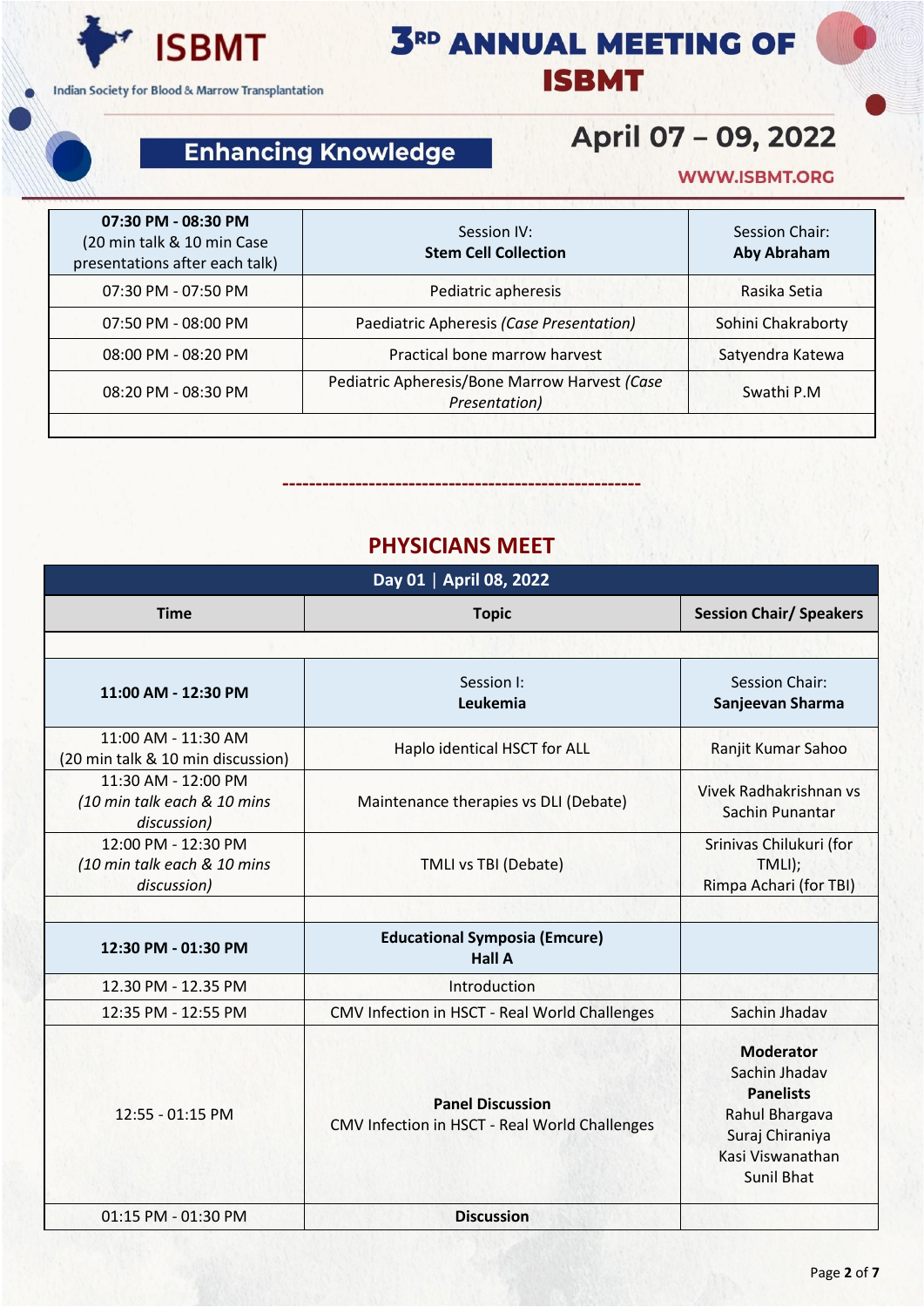

## **Enhancing Knowledge**

# April 07 - 09, 2022

**3RD ANNUAL MEETING OF** 

**ISBMT** 

**WWW.ISBMT.ORG** 

| 01:30 PM - 01:45 PM                                              | <b>Break</b>                                                                            |                                                                                                 |
|------------------------------------------------------------------|-----------------------------------------------------------------------------------------|-------------------------------------------------------------------------------------------------|
| 01:45 PM - 02:00 PM                                              | Inauguration                                                                            |                                                                                                 |
| 02:00 PM - 03:30 PM<br>(20 min talk & 10 min discussion<br>each) | Session II:<br>Lymphoma / Myeloma                                                       | Session Chair:<br><b>Shashikant Apte</b>                                                        |
| 02:00 PM - 02:30 PM                                              | <b>CAR-T</b> in Myeloma                                                                 | Sameer Melinkeri                                                                                |
| 02:30 PM - 03:00 PM                                              | Autograph for TNHL                                                                      | <b>Sharon Lionel</b>                                                                            |
| 03:00 PM - 03:30 PM                                              | Haplo identical HSCT for Hodgkins Lymphoma                                              | Saurabh Bhave                                                                                   |
| 03:30 PM - 05:00 PM<br>(20 min talk & 10 min discussion<br>each) | Session III:<br><b>Pediatric Session</b>                                                | <b>Session Chair:</b><br><b>Prashant Hiwarkar</b>                                               |
| 03:30 PM - 04:00 PM                                              | Haploidentical HSCT for Fanconi Anemia                                                  | Gaurav Kharya                                                                                   |
| 04:00 PM - 04:30 PM                                              | <b>HSCT for HLH</b>                                                                     | Satya Prakash Yadav                                                                             |
| 04:30 PM - 05:00 PM                                              | Haplo for Hemoglobinopathies                                                            | <b>Sunil Bhat</b>                                                                               |
| 05:00 PM - 06:30 PM                                              | <b>Poster Session</b>                                                                   | Judges:<br>Punit Jain,<br>Ponni Sivaprakasam<br><b>Intezar Mehdi</b>                            |
|                                                                  |                                                                                         |                                                                                                 |
| 06:30 PM - 08:00 PM<br>(20 min talk & 10 min discussion<br>each) | Session IV:<br>Joint Session of ISBMT, APBMT and ASTCT                                  | <b>Session Chairs:</b><br><b>Mammen Chandy,</b><br>Shinichiro Okamoto,<br><b>Daniel Couriel</b> |
| 06:30 PM - 07:00 PM                                              | Novel Insights into Biology and Treatment of Acute<br><b>GVHD</b>                       | Takanori Teshima, Japan                                                                         |
| 07:00 PM - 07:30 PM                                              | Withaferin A-A Medicinal Plant Derivative for<br>Prevention and Treatment of Acute GVHD | Vikram Gota, India                                                                              |
| 07:30 PM - 08:00 PM                                              | Novel Insights into Biology & Treatment of Chronic<br><b>GVHD</b>                       | Daniel Couriel, USA                                                                             |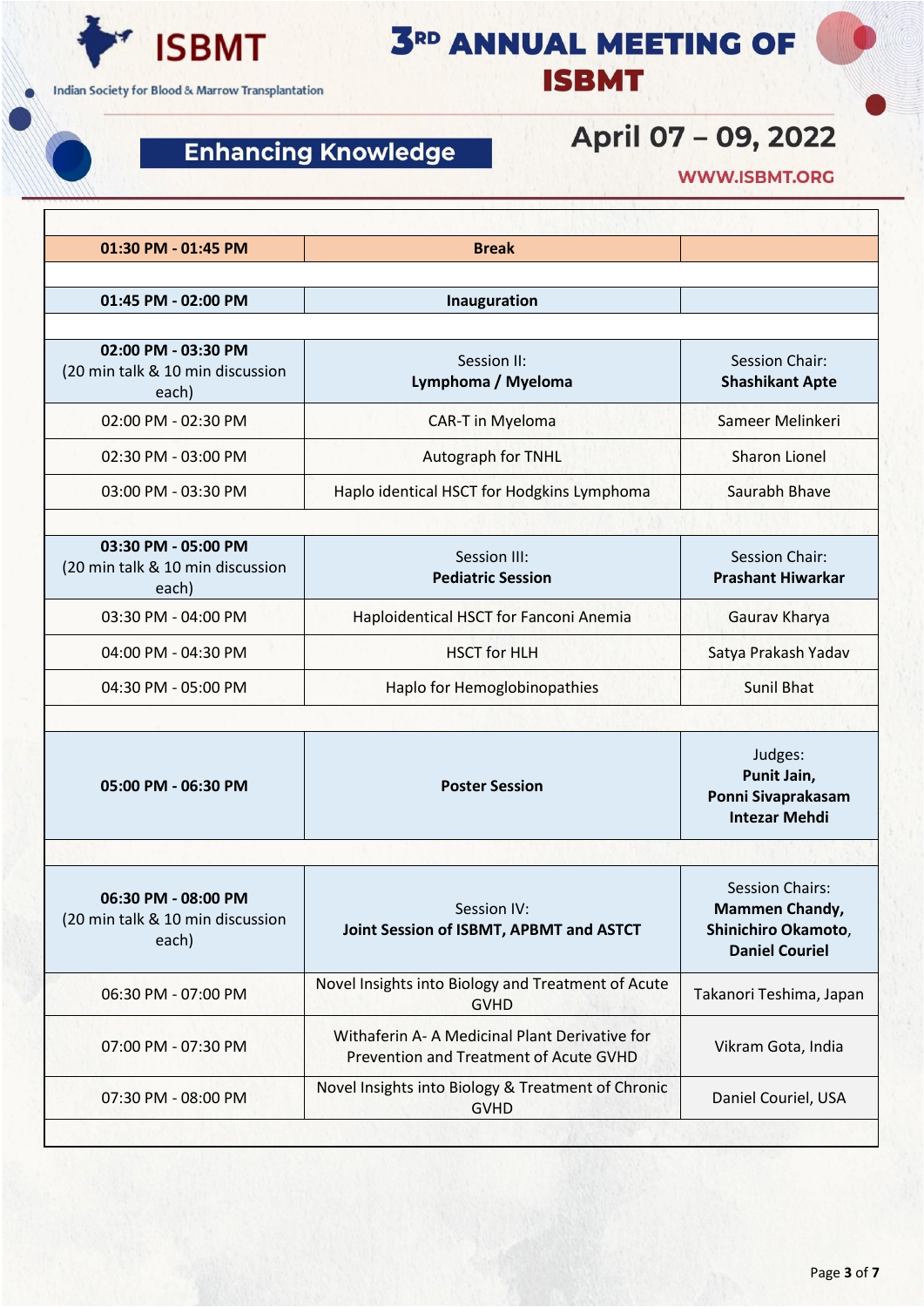

## **Enhancing Knowledge**

|  | <b>3RD ANNUAL MEETING OF</b> |  |
|--|------------------------------|--|
|  | <b>ISBMT</b>                 |  |

# April 07 - 09, 2022

**WWW.ISBMT.ORG** 

| Day 02   April 09, 2022                                                                                                    |                                                                                                                                                                                                                                                   |                                                                                                     |
|----------------------------------------------------------------------------------------------------------------------------|---------------------------------------------------------------------------------------------------------------------------------------------------------------------------------------------------------------------------------------------------|-----------------------------------------------------------------------------------------------------|
| Time (IST)                                                                                                                 | <b>Topic</b>                                                                                                                                                                                                                                      | <b>Session Chair/</b><br><b>Speakers</b>                                                            |
| 08:00 AM - 09:00 AM                                                                                                        | <b>Meet The Expert Session</b>                                                                                                                                                                                                                    | Experts:                                                                                            |
| 08:00 AM - 09:00 AM                                                                                                        | Clinical Challenges in HSCT for under 2yr old                                                                                                                                                                                                     | Stalin Ramprakash,<br>Revathi Raj, Vikas Dua                                                        |
| 08:00 AM - 09:00 AM                                                                                                        | HSCT for patients with co-morbidity                                                                                                                                                                                                               | Mammen Chandy,<br>Sandip Shah, Navin<br>Khattry                                                     |
| 09:00 AM - 10:30 AM<br>(20 min talk & 10 min<br>discussion each) For debate-<br>10 min talk each and 10 mins<br>discussion | Session V:<br><b>Post BMT Monitoring</b>                                                                                                                                                                                                          | <b>Session Chair:</b><br><b>Chezhian Subash</b>                                                     |
| 09:00 AM - 09:30 AM                                                                                                        | Chimerism/ Split Chimerism                                                                                                                                                                                                                        | Anup Devasia                                                                                        |
| 09:30 AM - 10:00 AM                                                                                                        | <b>NGS based MRD</b>                                                                                                                                                                                                                              | <b>Dharma Chaudhary</b><br>(for) Vs. Ashish Dixit<br>(against)                                      |
| 10:00 AM - 10:30 AM                                                                                                        | <b>Viral Monitoring</b>                                                                                                                                                                                                                           | Reetu Jain                                                                                          |
| 10:30 AM - 12:10 PM<br>(7 min talk & 5 min discussion<br>each)                                                             | Session VI:<br><b>Oral Presentations</b>                                                                                                                                                                                                          | Session Judges:<br>Lt. Gen. Velu Nair<br>(Retd),<br>Brig. Satyaranjan Das,<br><b>Gaurav Prakash</b> |
| 10:30 AM - 10:42 AM                                                                                                        | Outcomes of Autologous Stem Cell Transplantation in NonHodgkin<br>Lymphoma - Experience from a single centre study<br>(Abstract ID: ISBMT_P_002)                                                                                                  | Kolluru Sai Krishna                                                                                 |
| 10:42 AM - 10:54 AM                                                                                                        | A pilot randomized controlled trial to assess the impact of Isha<br>Kriya on health-related quality of life in hematopoietic cell<br>transplant recipients<br>(Abstract ID: ISBMT_P_018)                                                          | Madhu Chopra                                                                                        |
| 10:54 AM - 11:06 AM                                                                                                        | Cytomegalovirus reactivation as a risk factor for all-cause<br>mortality in children undergoing hematopoietic stem cell<br>transplantation: experience over two decades from a tertiary<br>referral centre in India<br>(Abstract ID: ISBMT_P_021) | Sohini Chakraborty                                                                                  |
| 11:06 AM - 11:18 AM                                                                                                        | Prospective use of eGVHD app to classify and score Graft Versus<br>Host Disease (GVHD) in a single centre<br>(Abstract ID: ISBMT_P_023                                                                                                            | Prashant Chhabra                                                                                    |
| 11:18 AM - 11:30 AM                                                                                                        | Genital graft versus host disease in children - an underdiagnosed<br>and undertreated entity<br>(Abstract ID: ISBMT_P_024)                                                                                                                        | Kavitha Ganesan                                                                                     |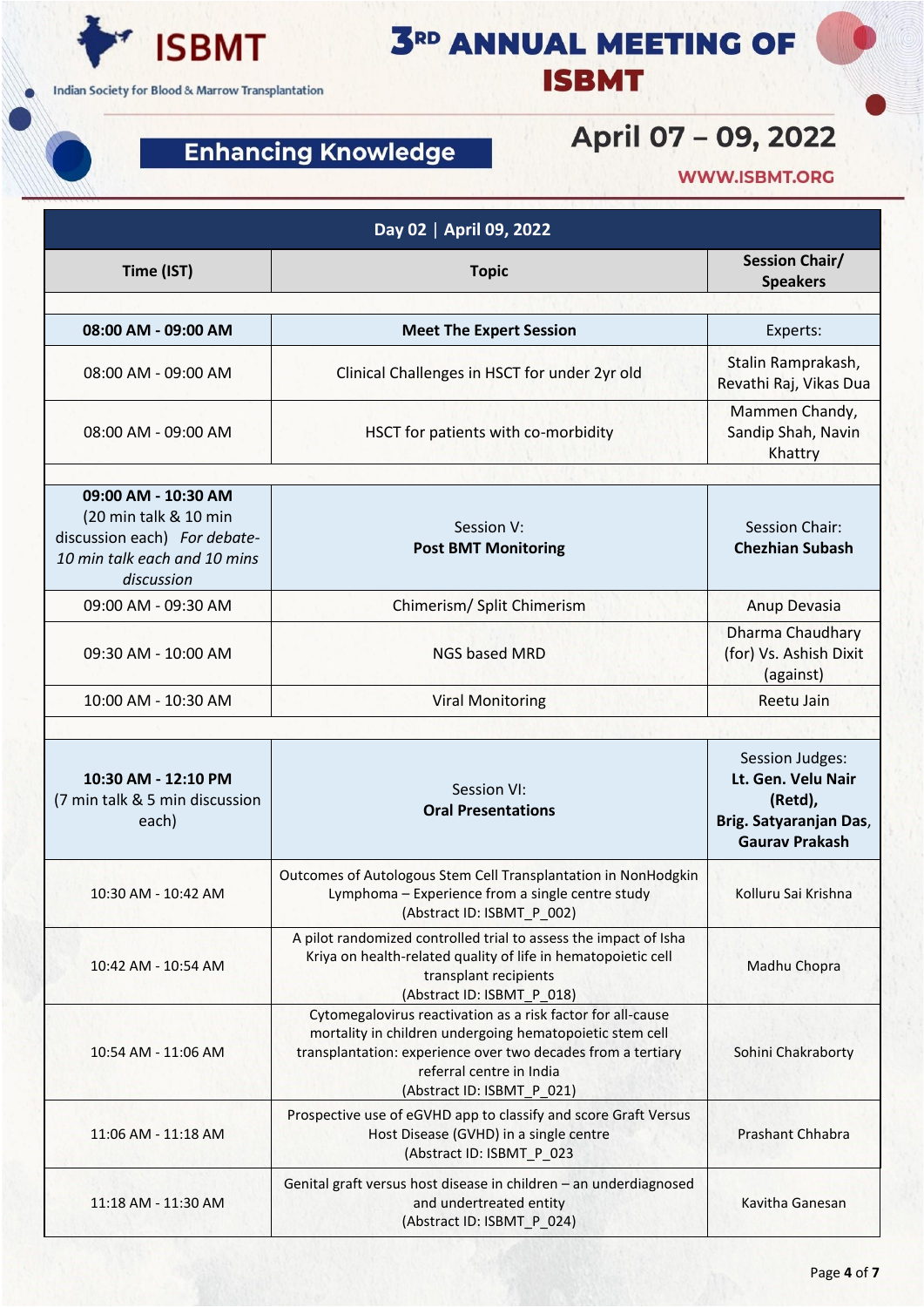

**3RD ANNUAL MEETING OF ISBMT** 

## **Enhancing Knowledge**

## April 07 - 09, 2022

#### **WWW.ISBMT.ORG**

| 11:30 AM - 11:42 AM                                              | High dose Methylprednisolone in the management of Veno -<br>Occlusive disease of the liver in Pediatric Hematopoietic Stem cell<br>transplantation recipients<br>(Abstract ID: ISBMT_P_027) | Pooja Prakash Mallya                                                                                                                         |
|------------------------------------------------------------------|---------------------------------------------------------------------------------------------------------------------------------------------------------------------------------------------|----------------------------------------------------------------------------------------------------------------------------------------------|
| 11:42 AM- 11:54 AM                                               | Experience of haploidentical stem cell transplantation-Real-world<br>data from a tertiary care centre<br>(Abstract ID: ISBMT_P_028)                                                         | Akanksha Garg                                                                                                                                |
| 11:54 AM - 12:06 PM                                              | ACUTE STEROID-REFRACTORY GRAFT-VERSUS-HOST DISEASE IN<br>CHILDREN: ARE WE SALVAGING IT WELL<br>(Abstract ID: ISBMT_P_033)                                                                   | Minakshi Bansal                                                                                                                              |
| 12:10 PM - 01:10 PM                                              | <b>Educational Symposia (Johnson and Johnson)</b>                                                                                                                                           |                                                                                                                                              |
| 12:10 PM - 12:35 PM                                              | HIGH Risk Myeloma in Frontline                                                                                                                                                              | Deepesh Lad                                                                                                                                  |
| 12:35 PM - 01:10 PM                                              | <b>Panel Discussion</b><br>Case based discussion - HIGH Risk Myeloma in Frontline                                                                                                           | <b>Moderator</b><br><b>Bhausaheb Bagal</b><br><b>Panelists</b><br>Dinesh Bhurani<br>Neeraj Sidharthan<br>Rishi Dhawan<br>Joydeep Chakraborty |
| 01:10 PM - 01:30 PM                                              | <b>Break</b>                                                                                                                                                                                |                                                                                                                                              |
|                                                                  |                                                                                                                                                                                             |                                                                                                                                              |
|                                                                  |                                                                                                                                                                                             |                                                                                                                                              |
| 01:30 PM - 03:00 PM<br>(20 min talk & 10 min<br>discussion each) | Session VII:<br><b>Microbes and More</b>                                                                                                                                                    | <b>Session Chair:</b><br><b>Dinesh Bhurani</b>                                                                                               |
| 01:30 PM - 02:00 PM                                              | <b>Antibiotics Stewardship</b>                                                                                                                                                              | Joseph John                                                                                                                                  |
| 02:00 PM - 02:30 PM                                              | <b>Fecal Microbial therapy</b>                                                                                                                                                              | Parikshit Prayag                                                                                                                             |
| 02:30 PM - 03:00 PM                                              | Tropical infections in India post HSCT                                                                                                                                                      | Rayaz Ahmed                                                                                                                                  |
|                                                                  |                                                                                                                                                                                             |                                                                                                                                              |
| 03:00 PM - 05:00 PM                                              | <b>ISBMT Members Session</b><br>(Only for ISBMT Members)                                                                                                                                    | Moderators:<br><b>Alok Srivastava</b><br><b>Mammen Chandy</b>                                                                                |
| 03:00 PM - 03:30 PM                                              | <b>ISBMT Registry Data 2021</b>                                                                                                                                                             | Alok Srivastava                                                                                                                              |
| 03:30 PM - 04:00 PM                                              | Data collection processes and plans - Way forward                                                                                                                                           | A. Rajagopal                                                                                                                                 |
| 04:00 PM - 04:30 PM                                              | Working groups in ISBMT                                                                                                                                                                     | Sharat Damodar                                                                                                                               |

**05:00 PM - 05:15 PM Closing Remarks**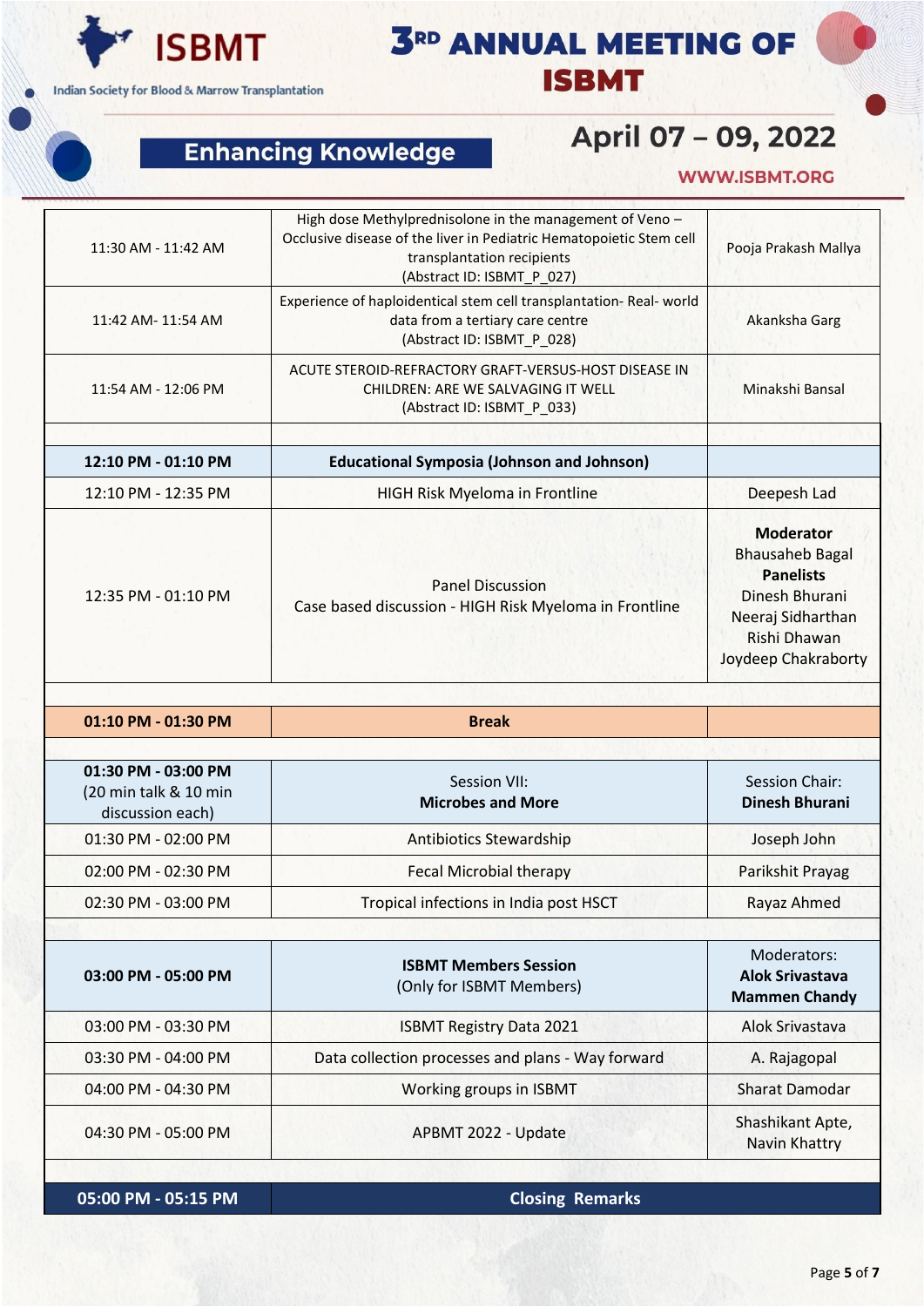

## **Enhancing Knowledge**

# April 07 - 09, 2022

**3RD ANNUAL MEETING OF** 

**ISBMT** 

**WWW.ISBMT.ORG** 

#### **NURSES MEET**

| Time (IST)<br><b>Topic</b><br>08.30 AM - 08.40 AM<br>Welcome<br>$08.40$ AM $- 10.50$ AM<br>Session I:<br>(20 mins for each talk)<br><b>Over View</b><br>08.40 AM - 09.00 AM<br>Mobilization, Harvest & Cryopreservation<br>09.00 AM - 09.20 AM<br>Conditioning: Autologus & Allogeneic<br><b>Engraftment Syndrome</b><br>09.20 AM - 09.40 AM<br>09.40 AM - 10.00 AM<br>Relevance of Chimerism Studies in Allogeneic transplant<br>Dietary Considerations During and Post BMT<br>10.00 AM - 10.20 AM | <b>Session Chair/ Speakers</b><br>Amalorpavamari Lucas<br>Meera Achrekar<br><b>Session Chairs:</b><br>Amalorpavamari Lucas,<br>Rajani Sharma<br>Ducakis Sharafudeen<br>Lillian Percy Kujur<br>Manju Joseph |
|-----------------------------------------------------------------------------------------------------------------------------------------------------------------------------------------------------------------------------------------------------------------------------------------------------------------------------------------------------------------------------------------------------------------------------------------------------------------------------------------------------|------------------------------------------------------------------------------------------------------------------------------------------------------------------------------------------------------------|
|                                                                                                                                                                                                                                                                                                                                                                                                                                                                                                     |                                                                                                                                                                                                            |
|                                                                                                                                                                                                                                                                                                                                                                                                                                                                                                     |                                                                                                                                                                                                            |
|                                                                                                                                                                                                                                                                                                                                                                                                                                                                                                     |                                                                                                                                                                                                            |
|                                                                                                                                                                                                                                                                                                                                                                                                                                                                                                     |                                                                                                                                                                                                            |
|                                                                                                                                                                                                                                                                                                                                                                                                                                                                                                     |                                                                                                                                                                                                            |
|                                                                                                                                                                                                                                                                                                                                                                                                                                                                                                     |                                                                                                                                                                                                            |
|                                                                                                                                                                                                                                                                                                                                                                                                                                                                                                     |                                                                                                                                                                                                            |
|                                                                                                                                                                                                                                                                                                                                                                                                                                                                                                     |                                                                                                                                                                                                            |
|                                                                                                                                                                                                                                                                                                                                                                                                                                                                                                     | Kulkarni Uday Prakash                                                                                                                                                                                      |
|                                                                                                                                                                                                                                                                                                                                                                                                                                                                                                     | Latha Gracelin P                                                                                                                                                                                           |
| 10.20 AM - 10.40 AM<br>Home care, Follow up and Long term care After HSCT                                                                                                                                                                                                                                                                                                                                                                                                                           | Margaret Devadhanam                                                                                                                                                                                        |
| Q & A<br>10.40 AM - 10.50 AM                                                                                                                                                                                                                                                                                                                                                                                                                                                                        |                                                                                                                                                                                                            |
|                                                                                                                                                                                                                                                                                                                                                                                                                                                                                                     |                                                                                                                                                                                                            |
| 10.50 AM - 12.00 PM<br>Session II:<br>(20 mins for each talk)<br><b>Post Transplant Complications - Nursing Management</b>                                                                                                                                                                                                                                                                                                                                                                          | <b>Session Chairs:</b><br>Madhumita Dhall,<br>Anjali Rawat                                                                                                                                                 |
| 10.50 AM - 11.10 AM<br>GVHD: Efficient Management, Route to Success in HSCT                                                                                                                                                                                                                                                                                                                                                                                                                         | Abijah Princy B.                                                                                                                                                                                           |
| <b>VOD</b><br>11.10 AM - 11.30 AM                                                                                                                                                                                                                                                                                                                                                                                                                                                                   | <b>Minal Peter</b>                                                                                                                                                                                         |
| Hemorrhagic Cystitis<br>11.30 AM - 11.50 AM                                                                                                                                                                                                                                                                                                                                                                                                                                                         | <b>Suman Kubal</b>                                                                                                                                                                                         |
| <b>Infections (Viral and Bacterial)</b><br>11.50 AM - 12.10 PM                                                                                                                                                                                                                                                                                                                                                                                                                                      | Pravina Varghese                                                                                                                                                                                           |
| 12.10 PM - 12.20 PM<br>Q & A                                                                                                                                                                                                                                                                                                                                                                                                                                                                        |                                                                                                                                                                                                            |
| <b>Educational Symposium (MSD)</b><br>12.30 PM - 01.30 PM                                                                                                                                                                                                                                                                                                                                                                                                                                           |                                                                                                                                                                                                            |
| 12:30 PM - 12:32 PM<br>Introduction                                                                                                                                                                                                                                                                                                                                                                                                                                                                 | Ashutosh Kakade                                                                                                                                                                                            |
| Posaconazole DRT Prophylaxis of IFI<br>12:32 PM - 01:20 PM                                                                                                                                                                                                                                                                                                                                                                                                                                          | M Joseph John                                                                                                                                                                                              |
| 01:20 PM - 01:30 PM<br>Q & A                                                                                                                                                                                                                                                                                                                                                                                                                                                                        |                                                                                                                                                                                                            |
|                                                                                                                                                                                                                                                                                                                                                                                                                                                                                                     |                                                                                                                                                                                                            |
| 01.30 PM - 3.00 PM<br>Session III:<br><b>Infection Control</b><br>(20 mins for each talk)                                                                                                                                                                                                                                                                                                                                                                                                           | <b>Session Chairs:</b><br>Lakshmi A,<br><b>Shweta Ghag</b>                                                                                                                                                 |
| 01.30 PM $-$ 01.50 PM<br>Antibiotic Stewardship                                                                                                                                                                                                                                                                                                                                                                                                                                                     | Mita Roy Chowdhury                                                                                                                                                                                         |
| 01.50 PM - 02.10 PM<br><b>Central Line Management</b>                                                                                                                                                                                                                                                                                                                                                                                                                                               | <b>Mary George</b>                                                                                                                                                                                         |
| <b>Infection Control of Unit</b><br>02.10 PM - 02.30 PM                                                                                                                                                                                                                                                                                                                                                                                                                                             | Jayakumari J.                                                                                                                                                                                              |
| 02.30 PM - 02.50 PM<br><b>Quality Assurance in BMTU</b>                                                                                                                                                                                                                                                                                                                                                                                                                                             | Veena Paulson                                                                                                                                                                                              |
| 02.50 PM - 03.00 PM<br>Q & A                                                                                                                                                                                                                                                                                                                                                                                                                                                                        |                                                                                                                                                                                                            |